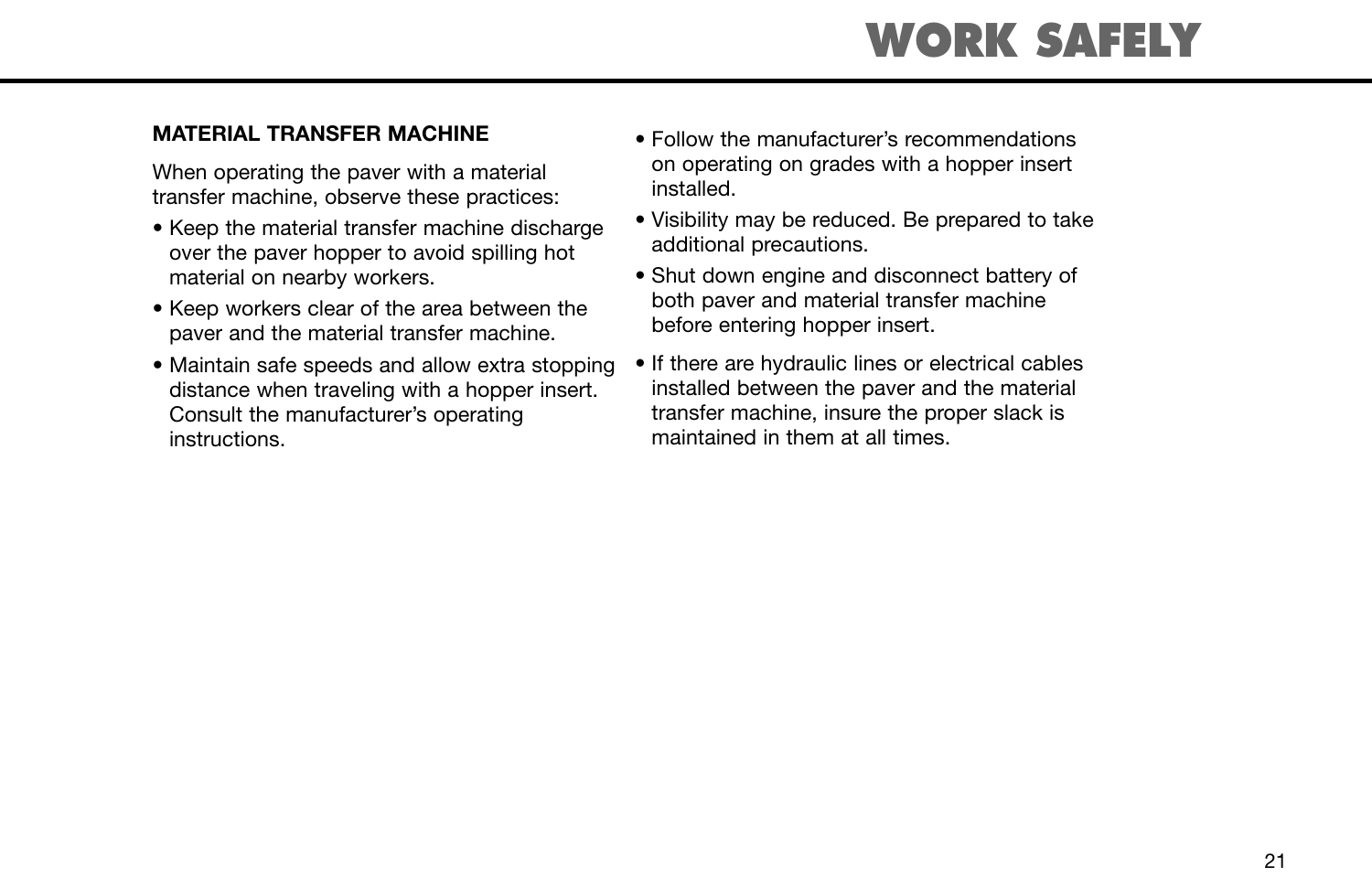### **WORK SAFELY**

#### **CLEANING AND WASH-DOWN**

Always follow the manufacturer's instructions and procedures for cleaning and wash-down of the machine.

The cleaning and wash-down procedure should include the following:

- Lower or secure the screed in the raised position with the screed travel locks or with blocks.
- Lower or securely block hopper wings.
- Wash-down fluid may be flammable. Never use the wash-down system when the screed heaters are operating. Do not smoke or allow others to smoke while using the wash-down system
- A qualified operator must be in the operator's station any time the engine is running during cleaning and wash-down. Cleaning personnel should remain in full view of the operator.
- Personnel must never reach into an operating auger or conveyor, or climb into the hopper when engine is running. Operate augers and conveyors only enough to gain access to all surface to be cleaned and only after all personnel are clear of these areas.
- Clean paving material from decks and walkways and remove all residue to prevent these surfaces from becoming slippery and causing falls.
- Consult state and federal environmental laws and regulations for proper wash-down of equipment and material disposal.

#### **SAFE OPERATING HABITS**

For everyone's safety, establish good operating and working habits.